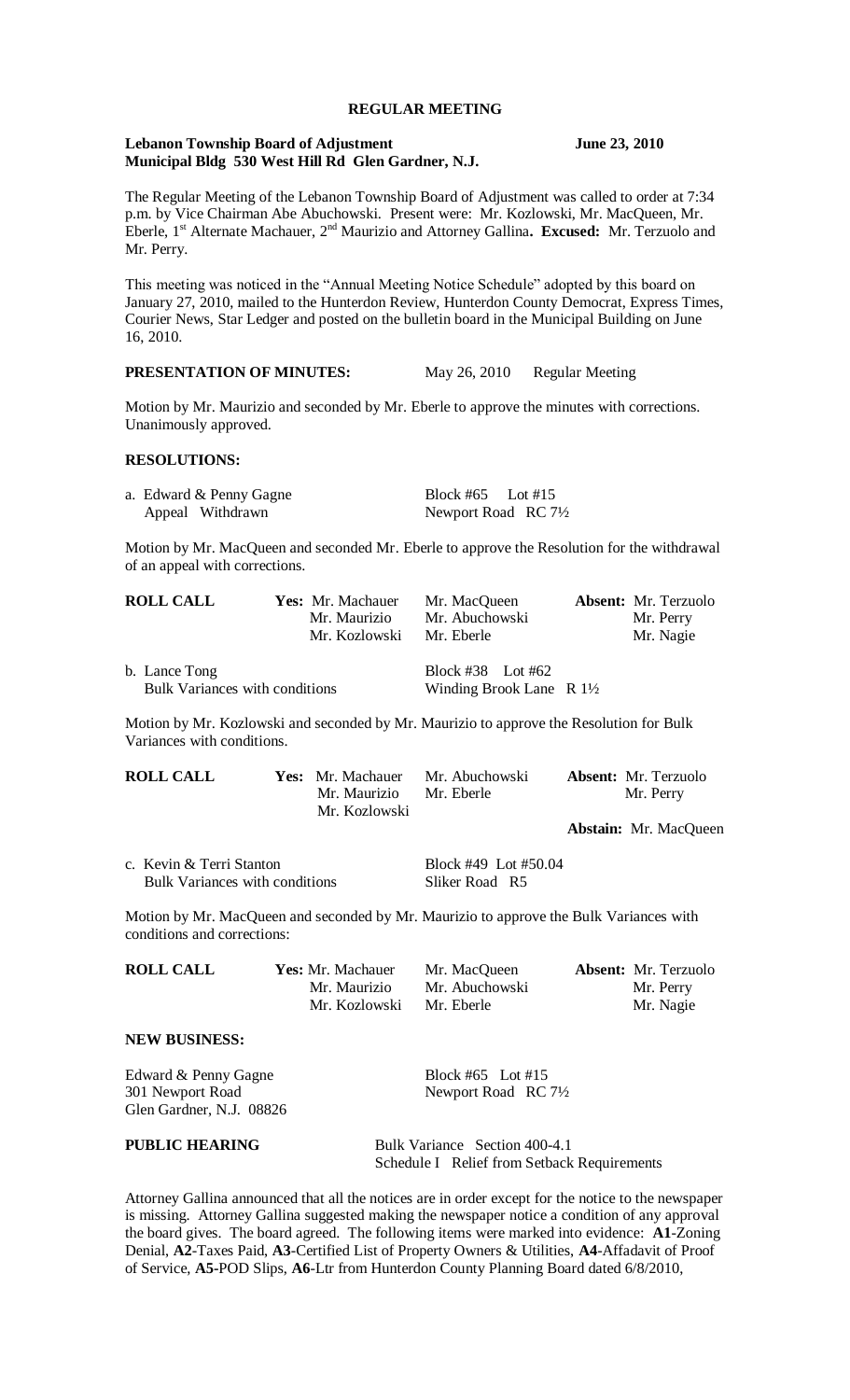# **Lebanon Township Board of Adjustment June 23, 2010 Page 2**

**A7**-Hunterdon County Board of Health dated 6/4/2010, **A8**-Ltr from Hunterdon County Soil Conservation District dated 5/28/2010, **A9**-Newspaper Notice.

Attorney Gallina had Edward and Penny Gagne sworn in to give testimony. Attorney Gallina had the following marked into evidence: **A10**- Survey prepared by Christopher Aldrich dated June 7, 2010. Mr. Gagne made a presentation to the board stating that they are requesting relief from the front yard setback of 5.2 feet to install a small addition to the existing bathroom to create a shower. The dimensions of the addition are 4.67 x 4.5. Mr. Gagne explained the reason for the addition; his wife has a progressive lung disease and is unable to climb stairs. Mr. Gagne noted the farmhouse was built in 1880. Attorney Gallina asked if this addition would house a shower stall and will be built along the current front setback of the house on Newport Road. From looking at the plan, the addition will not encroach closer to the road. Attorney Gallina noted that it will encroach laterally and the current setback is non-conforming and will not further encroach into the front yard.

Vice Chairman Abuchowski asked if the board had questions of the applicant. The board asked several questions of the applicant. At the conclusion of the board questions, Vice Chairman Abuchowski opened the hearing to the public for questions. There were none. Vice Chairman Abuchowski announced that the public portion of the meeting is now closed. Mr. Gagne was asked to give his summation at this time.

The board briefly deliberated. At the conclusion of the deliberations, motion by Mr. Kozlowski and seconded by Mr. MacQueen to grant the bulk variance for the addition with conditions:

- a. Approval from any outside agencies having jurisdiction.
- b. Proof of publication in the newspaper is supplied.
- c. All permits to be obtained within 18 months of the adoption of the resolution.

| <b>ROLL CALL</b> | Yes: Mr. Machauer         | Mr. Abuchowski | <b>Absent:</b> Mr. Terzuolo |
|------------------|---------------------------|----------------|-----------------------------|
|                  | Mr. Kozlowski Mr. Eberle  |                | Mr. Perry                   |
|                  | Mr. MacQueen Mr. Maurizio |                | Mr. Nagie                   |

**Attorney Gallina will prepare the Resolution to be placed on the next agenda for adoption.**

# **PRESENTATION OF BILLS:**

| a. John Gallina, Esq. | $$287.50 - Attend Mtg 5/26/2010$ |
|-----------------------|----------------------------------|
|                       | $$172.50 - Escrow$ (Tong)        |
|                       | $$287.50 - Escrow$ (Stanton)     |
|                       | $$115.00 - Escrow$ (Gagne)       |
| b. Court Stenographer | $$200.00 -$ Attend Mtg 6/23/2010 |
|                       | Total: \$1,062.50                |

The additional bills from the addendum to the agenda of **\$575.00** which included three escrow bills (Tong/Stanton/Gagne) bring the grand total to **\$1,062.50.** Motion by Mr. MacQueen and seconded by Mr. Eberle to approve the bills as presented. Unanimously approved.

# **CORRESPONDENCE:**

a. NJ Planner

b. Law Bulletin

c. Law of the Land (2 articles)

Attorney Gallina informed the board that Dominick Tranquilli has not paid the outstanding monies owed on his escrow account and that a letter needs to go to the Township Attorney for collection. The Zoning Officer needs to be notified of the status of the application at this point being stalled. Ms. Glashoff stated that the 6 months will expire on July  $28<sup>th</sup>$  if the applicant isn't before the board on that date. In order for the application to proceed, the escrow account needs to be current and taxes brought up to date. If Transtar doesn't appear before the board by July  $28<sup>th</sup>$ , the Zoning Officer can take him back to court since he will be in violation of a court order.

Ms. Glashoff said that just bringing the escrow current isn't enough since the applicant bifurcated the application, the taxes also need to be current for Mr. Tranquilli to appear before the board.